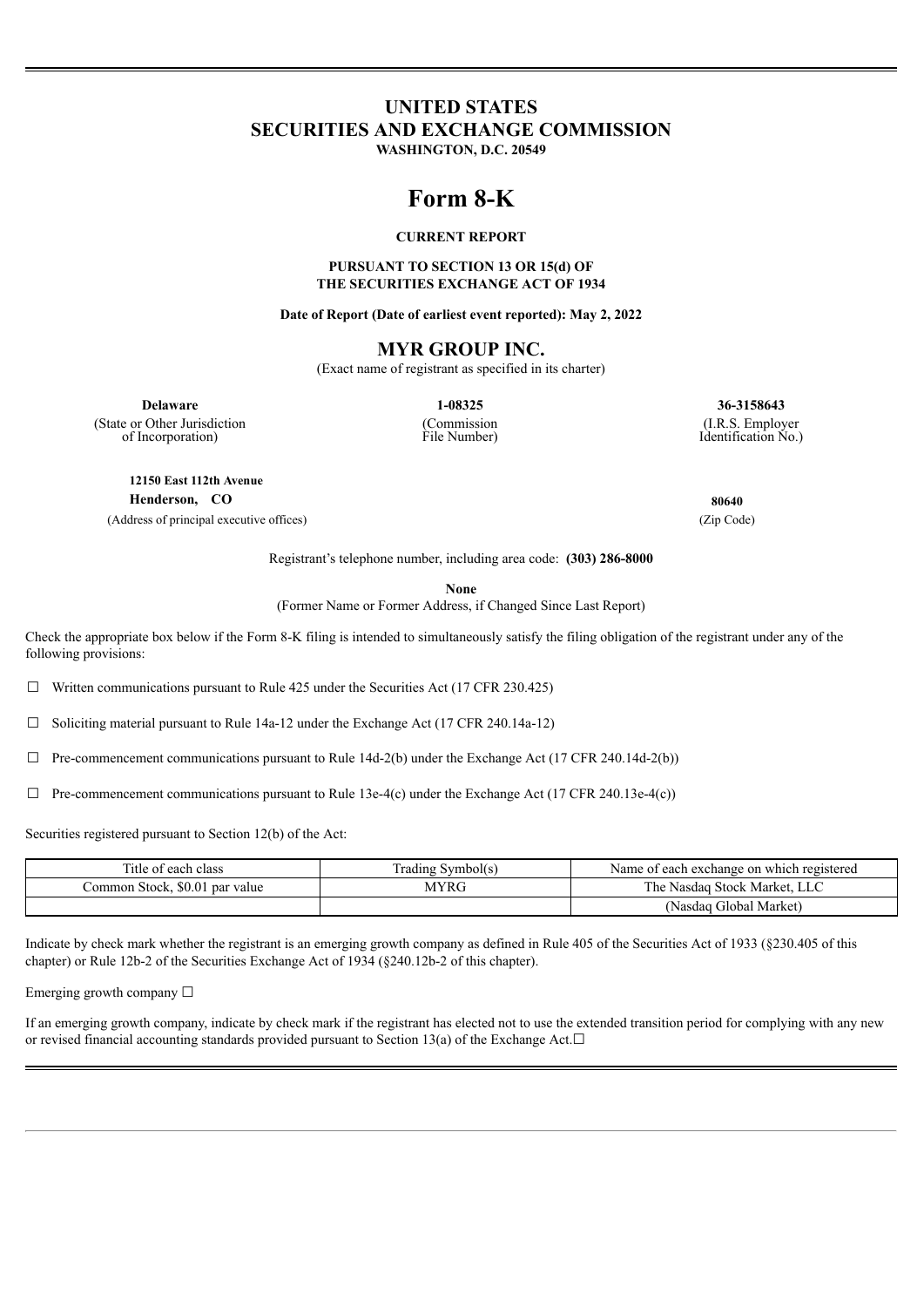### Item 5.02 Departure of Directors or Certain Officers; Election of Directors; Appointment of Certain Officers; Compensatory Arrangements of **Certain Officers.**

On May 2, 2022, the Board of Directors (the "Board") of MYR Group, Inc. ("MYR" or the "Company") appointed Ajoy H. Karna as a Class III director, effective May 2, 2022, to fill the vacancy resulting from William A. Koertner's retirement from the Board on April 22, 2022. Mr. Karna has been appointed to serve on the Board's Audit Committee.

There is no arrangement or understanding between Mr. Karna and any other persons pursuant to which Mr. Karna was selected as a director. Mr. Karna does not have any direct or indirect material interest in any transaction or proposed transaction required to be reported under Item 404(a) of Regulation S-K.

Mr. Karna will participate in MYR's non-employee director compensation program, which is described on pages 22-23 of MYR's Definitive Proxy Statement on Schedule 14A, filed with the Securities and Exchange Commission on March 2, 2022. In addition, the Company will enter into its standard director indemnification agreement with Mr. Karna.

On May 2, 2022, MYR issued a press release announcing the appointment of Mr. Karna as a director. The press release is attached as Exhibit 99.1 to this report and is incorporated herein by reference.

#### **Item 9.01 Financial Statements and Exhibits.**

(d) The following exhibit is being furnished with this Current Report on Form 8-K.

[99.1](#page-3-0) MYR Group Inc. Press [Release,](#page-3-0) dated [May](#page-3-0) [2,](#page-3-0) [2022](#page-3-0)

104 Cover Page Interactive Data File (the cover page XBRL tags are embedded within the Inline XBRL document)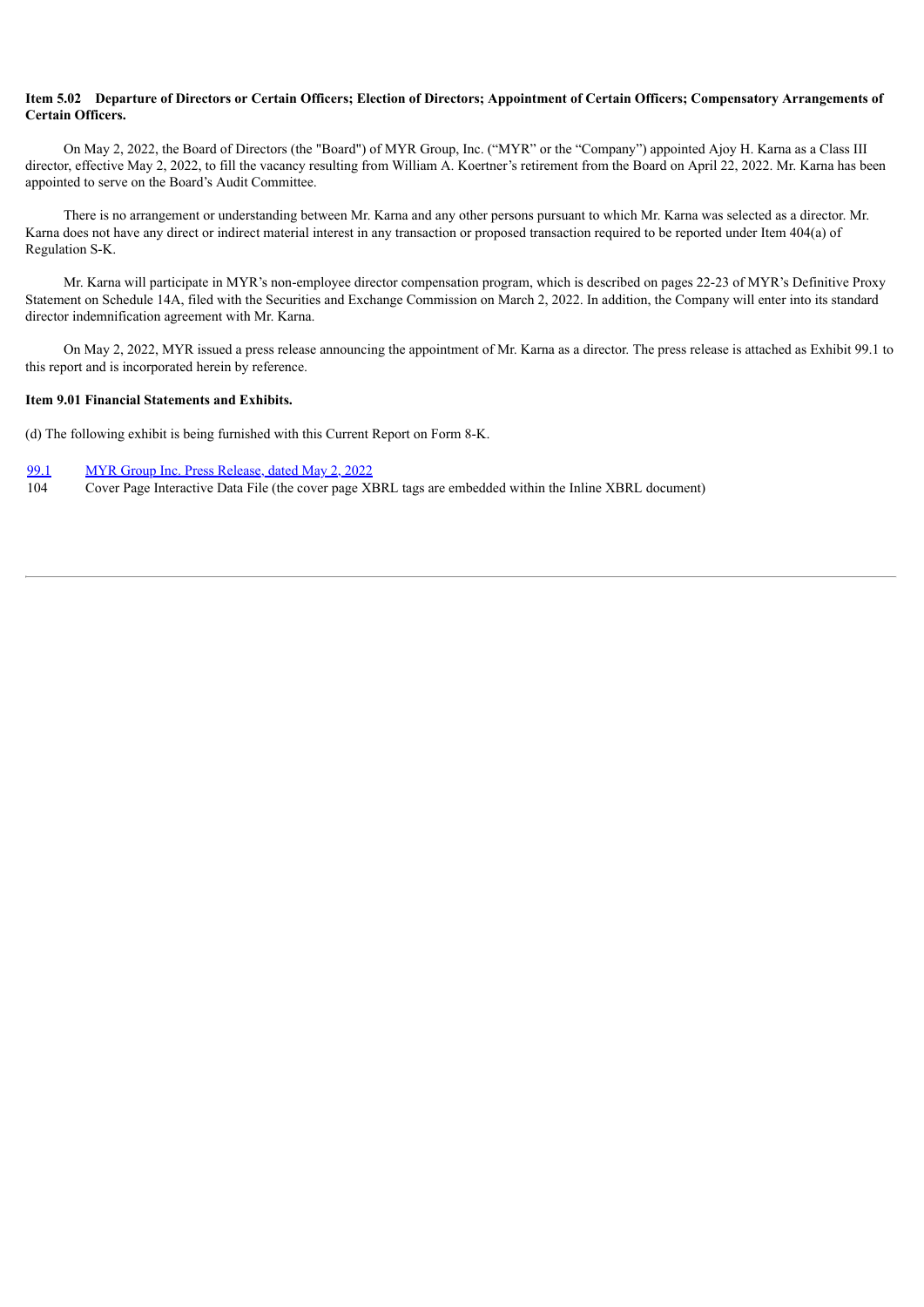## **SIGNATURE**

Pursuant to the requirements of the Securities Exchange Act of 1934, the registrant has duly caused this report to be signed on its behalf by the undersigned hereunto duly authorized.

## **MYR GROUP INC.**

Dated: May 2, 2022 By: /s/ WILLIAM F. FRY

Name: William F. Fry<br>Title: Vice President, Vice President, Chief Legal Officer and Secretary